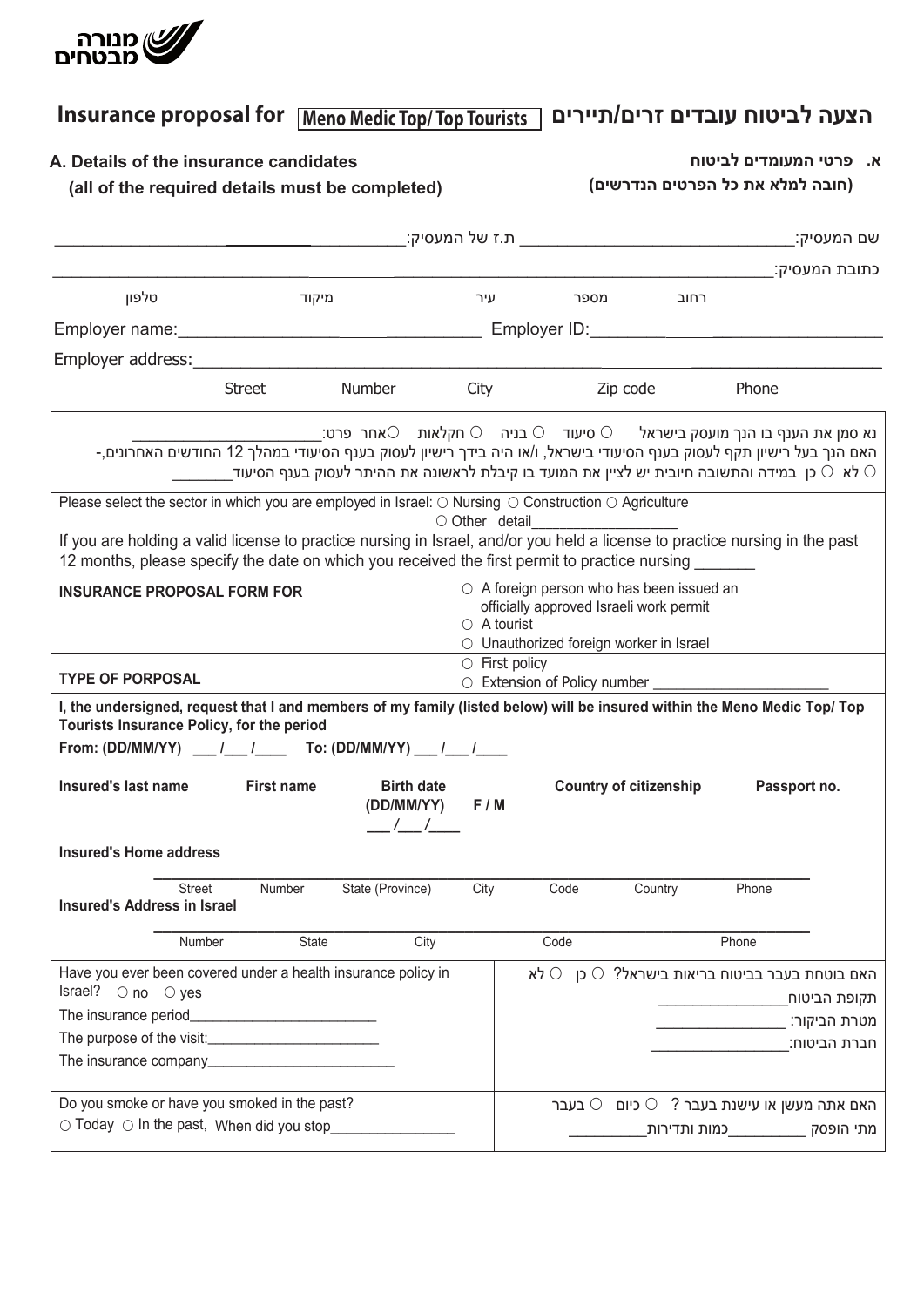

written in the masculine form, but it is intended for both sexes) Please answer all the following questions. **B. Health declaration** (for the sake of convenience this declaration is

אך היא מכוונת לבני שני המינים). **ב. הצהרת בריאות** )למען הפשטות מנוסחת הצהרה זו בלשון זכר,

נא לענות על כל השאלות שלהלן.

in the "Yes" or "No" column For each question place a check mark  $\checkmark$ and if the finding is positive, note the question number and the details in the "Details of positive findings" line. לכל שאלה יש לסמן $\mathcal V$  בתשובה "כן" או "לא" ואם הממצא חיובי, רשום בשורת "פירוט הממצאים החיוביים" או מספר השאלה ואת הפירוט.

| General questions on the medical state                                                                                                                                                                                                                                                                                                                                                                                                                             | <b>No</b><br>Yes<br>לא<br>D | <u>שאלות כלליות על מצב רפואי</u>                                                                                                                                                                                                                                                                                 |
|--------------------------------------------------------------------------------------------------------------------------------------------------------------------------------------------------------------------------------------------------------------------------------------------------------------------------------------------------------------------------------------------------------------------------------------------------------------------|-----------------------------|------------------------------------------------------------------------------------------------------------------------------------------------------------------------------------------------------------------------------------------------------------------------------------------------------------------|
| 1. Height ______ meters<br>Weight<br>kg.                                                                                                                                                                                                                                                                                                                                                                                                                           |                             | ק"ג<br>1. גובה________מ' משקל <u>_</u>                                                                                                                                                                                                                                                                           |
| 2. Has there been any change in your weight<br>(5 kg and more) in the course of the last twelve<br>months (not as a result of a diet)?                                                                                                                                                                                                                                                                                                                             |                             | 2. האם חל שינוי במשקלך (5 ק"ג ומעלה) במהלך שנים-<br>עשר החודשים האחרונים(שלא כתוצאה מדיאטה)?                                                                                                                                                                                                                     |
| 3. Do you now, or did you in the past, consume alcohol - more<br>than one glass a day of beer/ wine or another alcoholic<br>beverage?<br><b>Alcohol questionnaire</b>                                                                                                                                                                                                                                                                                              |                             | 3.האם אתה צורך אלכוהול כעת או בעבר - יותר מכוס אחת<br>ביום של בירה /יין או משקה אלכוהולי אחר?<br>שאלון אלכוהול                                                                                                                                                                                                   |
| 4. Do you now, or have you in the past, consumed Drugs?                                                                                                                                                                                                                                                                                                                                                                                                            |                             | 4. האם צרכת סמים בהווה או בעבר?                                                                                                                                                                                                                                                                                  |
| <b>Drug questionnaire</b>                                                                                                                                                                                                                                                                                                                                                                                                                                          |                             | שאלון סמים                                                                                                                                                                                                                                                                                                       |
| 5. Did you undergo surgery in the course of the last<br>10 years or was surgery recommended to you?<br>6. Were you hospitalized in the course of the last 10                                                                                                                                                                                                                                                                                                       |                             | 5. האם עברת ב-10 השנים האחרונות ניתוח או הומלץ לך<br>לעבור ניתוח?<br>6. האם אושפזת ב-10 השנים האחרונות בבית חולים או                                                                                                                                                                                             |
| years at a hospital or a medical institution?                                                                                                                                                                                                                                                                                                                                                                                                                      |                             | במוסד רפואי? <b>איזה, מתי, סיבה</b> _                                                                                                                                                                                                                                                                            |
| Which one, when, the reason                                                                                                                                                                                                                                                                                                                                                                                                                                        |                             | צרף סיכומי מחלה ומידע עדכני                                                                                                                                                                                                                                                                                      |
| Enclose medical summary and updated information<br>7. Do you regularly take medication for a chronic condition?<br>Detail the name of the medication and the reason<br>for taking it                                                                                                                                                                                                                                                                               |                             | 7. האם אתה נוטל תרופות באופן קבוע בשל מחלה כרונית?<br>פרט את שם התרופה והסיבה לנטילתה.                                                                                                                                                                                                                           |
| 8. Diagnostic tests:<br>Have you undergone in the course of the last 10 years or<br>have you been given a recommendation to undergo<br>one or more of the following tests: catheterization, a cardiac<br>scan, echocardiogram, MRI, CT, endoscopy, tests for<br>detection of a cancerous tumor, biopsy and occult blood?<br>If yes, please state the type of test, time, results of the<br>test and the reason for performing it                                   |                             | 8. בדיקות אבחנתיות:<br>האם עברת ב-10 השנים האחרונות או הומלץ לך לבצע את<br>אחת או יותר מהבדיקות: צינטור, מיפוי לב, אקו לב, CT,MRI,<br>אנדסקופיה, בדיקות לגילוי גידול ממאיר, ביופסיה ודם סמוי?<br>אם כן, פרט את סוג הבדיקה, מועד, תוצאות הבדיקה<br>והסיבה לביצוע                                                  |
| 9. Have you received a notice in the course of the last 10 years                                                                                                                                                                                                                                                                                                                                                                                                   |                             | 9. האם ב-10 שנים האחרונות קיבלת הודעה מבנק הדם בעקבות                                                                                                                                                                                                                                                            |
| from the Blood Bank following an annual blood donation?                                                                                                                                                                                                                                                                                                                                                                                                            |                             | תרומת דם שנתית?                                                                                                                                                                                                                                                                                                  |
| 10. Family history:<br>To the best of your knowledge, have any of your relatives<br>(father, mother, siblings) been diagnosed with the following<br>diseases: heart disease, stroke, colon cancer, ovarian<br>cancer, breast cancer, diabetes, polycystic kidney, multiple<br>sclerosis, muscular dystrophy, Huntington's disease, mental<br>illness, Parkinson's disease and Alzheimer's disease.<br>Detail the person and the age when the diagnosis was<br>made |                             | 10. היסטוריה משפחתית:<br>האם למיטב ידיעתך בקרב אחד מקרוביך<br>(אב,אם,אחים,אחיות) אובחנו המחלות הבאות: מחלות לב,<br>שבץ מוחי, סרטן המעי הגס, סרטן שחלות, סרטן שד, סכרת,<br>כליות פוליצסטיות, טרשת נפוצה, ניוון שרירים, מחלת<br>הנטינגטון, מחלות נפשיות, מחלת הפרקינסון ומחלת<br>האלצהיימר.<br>פרט למי וגיל האבחנה |
| 11. Are you limited when performing one of the following<br>actions: standing up, lying down, undressing, getting<br>dressed, bathing, eating and drinking, incontinence, walking?                                                                                                                                                                                                                                                                                 |                             | 11. האם אתה מוגבל בביצוע אחת מהפעולות האלה: לקום,<br>לשכב, להתפשט, להתלבש, להתרחץ, לאכול ולשתות, לשלוט<br>על הסוגרים, ללכת?                                                                                                                                                                                      |
| 12. Disability and congenital defect - were your awarded<br>disability (currently or in the past) for acongenital or<br>acquired defect, injury, medical reason? Are you in the<br>process of determining percentages of disability and/or you<br>have been awarded disability by the National Insurance<br>Institute and/or you are currently on occupational disability?<br><b>Disability questionnaire</b>                                                      |                             | 12.נכות ומום מולד- האם נקבעה לך נכות (כיום או בעבר)<br>בגין מום מולד או נרכש, פציעה, סיבה רפואית? האם הנך<br>נמצא בתהליך לקביעת אחוזי נכות ו/או קיימת נכות<br>מביטוח לאומי ו/או הינך נמצא באי כושר עבודה כעת?<br>שאלון נכות                                                                                      |

 $\mathcal{L}_\mathcal{L} = \mathcal{L}_\mathcal{L} = \mathcal{L}_\mathcal{L} = \mathcal{L}_\mathcal{L} = \mathcal{L}_\mathcal{L} = \mathcal{L}_\mathcal{L} = \mathcal{L}_\mathcal{L} = \mathcal{L}_\mathcal{L} = \mathcal{L}_\mathcal{L} = \mathcal{L}_\mathcal{L} = \mathcal{L}_\mathcal{L} = \mathcal{L}_\mathcal{L} = \mathcal{L}_\mathcal{L} = \mathcal{L}_\mathcal{L} = \mathcal{L}_\mathcal{L} = \mathcal{L}_\mathcal{L} = \mathcal{L}_\mathcal{L}$ 

**מס' דרכון\_\_\_\_\_\_\_\_ \_\_\_\_\_\_\_\_\_\_\_\_\_\_\_\_.no Passport** number Passport **מס' דרכון\_\_\_\_\_\_\_\_ \_\_\_\_\_\_\_\_\_\_\_\_\_\_\_\_.no Passport מס' דרכון**

"אפי" 2.09

**פירוט ממצאים חיובים \_\_\_\_\_\_\_\_\_\_\_\_\_\_ \_\_\_\_\_\_\_\_\_\_\_\_\_\_\_\_\_\_\_\_\_\_\_\_\_\_\_\_\_\_\_\_findings positive of Details פירוט ממצאים חיובים \_\_\_\_\_\_\_\_\_\_\_\_\_\_ \_\_\_\_\_\_\_\_\_\_\_\_\_\_\_\_\_\_\_\_\_\_\_\_\_\_\_\_\_\_\_\_findings positive of Details findings positive of Details**

**פירוט ממצאים חיוביים**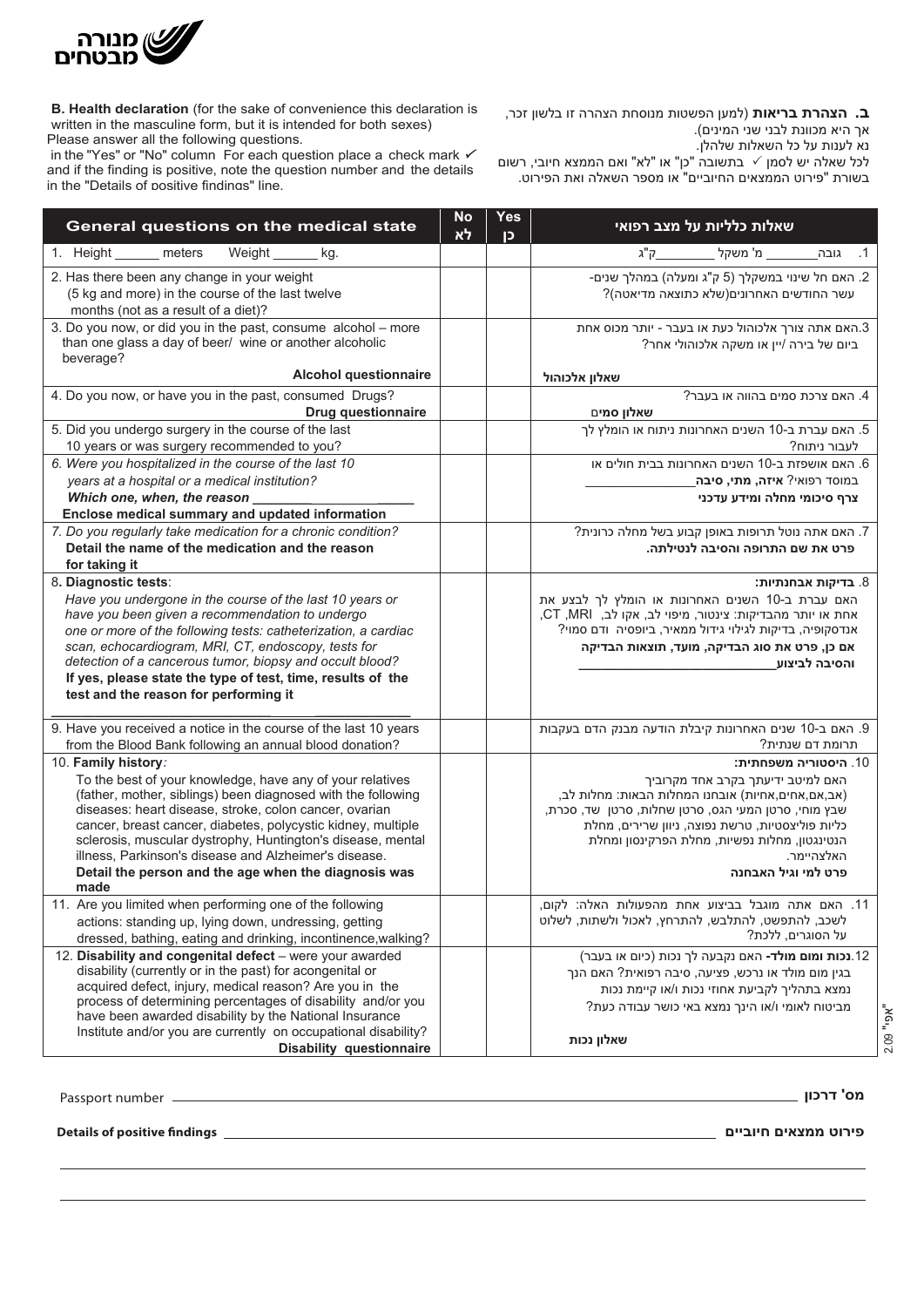

| <b>Questions about diseases</b><br>Were you ever diagnosed with the diseases<br>and/or disorders and/or medical problems listed<br>below?                                                                                                                                                                                                                                                                                       | <b>No</b><br>לא | Yes<br>$\mathsf{P}$ | שאלות על מחלות<br>האם אובחנת במהלך חייך במחלות ו/או הפרעות ו/או בעיות<br>רפואיות הרשומות מטה?                                                                                                                                                                                         |
|---------------------------------------------------------------------------------------------------------------------------------------------------------------------------------------------------------------------------------------------------------------------------------------------------------------------------------------------------------------------------------------------------------------------------------|-----------------|---------------------|---------------------------------------------------------------------------------------------------------------------------------------------------------------------------------------------------------------------------------------------------------------------------------------|
| 13. Heart and blood<br>Heart disease, angina pectoris, myocardial infarction,<br>arrhythmias, heart valve problems, congenital heart disease,<br>cardiomyopathy or pericardial disorders. High blood<br>pressure, blood vessel, blood clots, varicose roses,<br>circulation problems, narrowing of the arteries.<br>Heart, cardiovascular and hypertension<br>questionnaire and blood coagulation and<br>diseases questionnaire |                 |                     | 13. מחלת לב, תעוקת חזה (אנגינה פקטוריס) , אוטם שריר<br>הלב, הפרעות בקצב, בעיה בשסתום הלב, מחלת לב<br>מולדת, מחלת שריר הלב או קרום הלב.<br>יתר לחץ דם, כלי דם,קרישי דם, דליות בוורידים,<br>הפרעות במחזור הדם, היצרות עורקים.<br>שאלון לב, כלי דם ויתר לחץ דם<br>ושאלון מחלות לב וקרישה |
| 14. The nervous system and the brain<br>Multiple sclerosis, muscular dystrophy, paralysis, spasms<br>(epilepsy), T.I.A, stroke, brain hemorrhage (c.v.a), tremor,<br>ataxia, Parkinson.<br>Nervous system questionnaire                                                                                                                                                                                                         |                 |                     | 14. מערכת עצבים והמח<br>טרשת נפוצה, ניוון שרירים, שיתוק, התכווצויות<br>(אפילפסיה), T.I.A , אירועי מוחי, שטף דם<br>במוח(C.V.A),רעד, הפרעות בשיווי משקל, פרקינסון.<br>שאלון מערכת העצבים                                                                                                |
| 15. Diagnosed mental disorders and attempted suicide<br>Mental illness questionnaire                                                                                                                                                                                                                                                                                                                                            |                 |                     | 15. הפרעות נפשיות מאובחנות וניסיון התאבדות<br>שאלות מחלה נפשית                                                                                                                                                                                                                        |
| 16. Respiratory system<br>Asthma, chronic bronchitis, emphysema, tuberculosis,<br>hemoptysis, repeat respiratory tract infections.<br>Respiratory / asthma questionnaire                                                                                                                                                                                                                                                        |                 |                     | 16. דרכי נשימה<br>אסטמה, ברונכיטיס כרונית, אמפיזיה, שחפת, גניחת דם,<br>זיהומים חוזרים בדרכי הנשימה.<br>שאלון דרכי נשימה/אסטמה                                                                                                                                                         |
| 17. Gastrointestinal tract and liver<br>Ulcer (gastric or duodenal ulcers), heartburn, chronic<br>inflammatory intestinal infection, gastrointestinal<br>bleeding, hemorrhoids, rectal problems, chronic liver<br>disease, hepatitis, gallstones, pancreatitis, hepatitis<br>(viral or otherwise).<br>Gastrointestinal questionnaire and liver and jaundice<br>questionnaire                                                    |                 |                     | 17. דרכי העיכול והכבד<br>אולקוס (כיב קיבה או תרסריון), צרבת, מחלת מעיים<br>דלקתית כרונית, דימום במערכת העיכול, טחורים, בעיות<br>בפי הטבעת, מחלת כבד כרונית, צהבת, אבני מרה,<br>דלקת בלבלב, הפטיטיס (ויראלית או אחרת)<br>שאלון מערכת העיכול ושאלון צהבת וכבד                           |
| 18. Kidneys and urinary tract<br>Kidney stones, kidney infections, urinary tract defects, blood<br>or protein in the urine, renal cysts, renal dysfunction,<br>prostate<br>Kidney and urinary tract questionnaire, prostate and<br>testicular questionnaire (for men)                                                                                                                                                           |                 |                     | 18. כליות ודרכי השתן<br>אבני כליות, דלקות בכליה, מומים בדרכי השתן, דם או<br>חלבון בשתן, ציסטות בכליה, פגיעה בתפקוד כלייתי,<br>בלוטת הערמונית<br>שאלון כליות ודרכי השתן,שאלון ערמונית ואשכים(לגברים)                                                                                   |
| 19. Metabolic and endocrine diseases<br>Diabetes, thyroid disorder, adrenal disorder, kidney cysts,<br>pituitary and other glands, high blood lipids (cholesterol,<br>triglycerides).<br>Diabetes, lipid and thyroid questionnaire                                                                                                                                                                                              |                 |                     | 19. מחלות אנדוקריניות חילוף חומרים<br>סכרת, הפרעה בבלוטות המגן, יותרת הכליה, ציסטות<br>בכליה, יותרת המוח ובלוטות אחרות, שומנים גבוהים<br>בדם (כולסטרול, טריליצרגידים).<br>שאלון סוכרת, שומנים בדם ובלוטת המגן                                                                         |
| 20. Dermatology and Venereology<br>Syphilis, herpes, skin tumors, moles, warts and/or infertility<br>and/or fertility problems.<br>Dermatological problems questionnaire                                                                                                                                                                                                                                                        |                 |                     | עור ומין .20<br>עגבת, הרפס,גידולי עור, שומות, יבלות ו/או בעיות<br>עקרות ו/או בעיות פריון.<br>שאלון בעיות בעור                                                                                                                                                                         |
| 21. Malignant diseases, malignant or precancerous<br>tumor/s, polyps<br>Detail the type and method of treatment                                                                                                                                                                                                                                                                                                                 |                 |                     | 21.מחלות ממאירות, גידול/ים ממאיר/ים או טרום ממאירים,<br>פוליפיח<br>פרט סוג ואופן הטיפול                                                                                                                                                                                               |
| <b>Enclose reports and pathology</b>                                                                                                                                                                                                                                                                                                                                                                                            |                 |                     | יש לצרף דוחות ופתולוגיה                                                                                                                                                                                                                                                               |
| 22. Infectious diseases, autoimmune diseases, polio, venereal<br>diseases and AIDS/ HIV<br><b>Enclose medical documents</b>                                                                                                                                                                                                                                                                                                     |                 |                     | 22. מחלות זיהומיות, מחלות אוטואמוניות, פוליו, מחלות מין<br>HIV ואיידס/נשא<br>יש לצרף מסמכים רפואיים                                                                                                                                                                                   |

Passport number

 $r = 1$  **שאלון דרכון אומטילוגיות וויינגיות וויינגיות וויינגיות וויינגיות וויינגיות וויינגיות וויינגיות וויינגיות וויינגי**<br>מס' **דרכון** 

**questionnaire spine and back and questionnaire findings positive of Details**

.number diopter ,disturbances visual ,disease cornea ,disease

or recurrent ear -**) throat /ear /nose (Otolaryngology**25**.**

**פירוט ממצאים חיוביים**

מחלת קרנית, הפרעות ראייה, מס' דיופטר.

.25 **אף אוזן גרון**- דלקות גרון או אוזניים חוזרות, סינוסיטיס,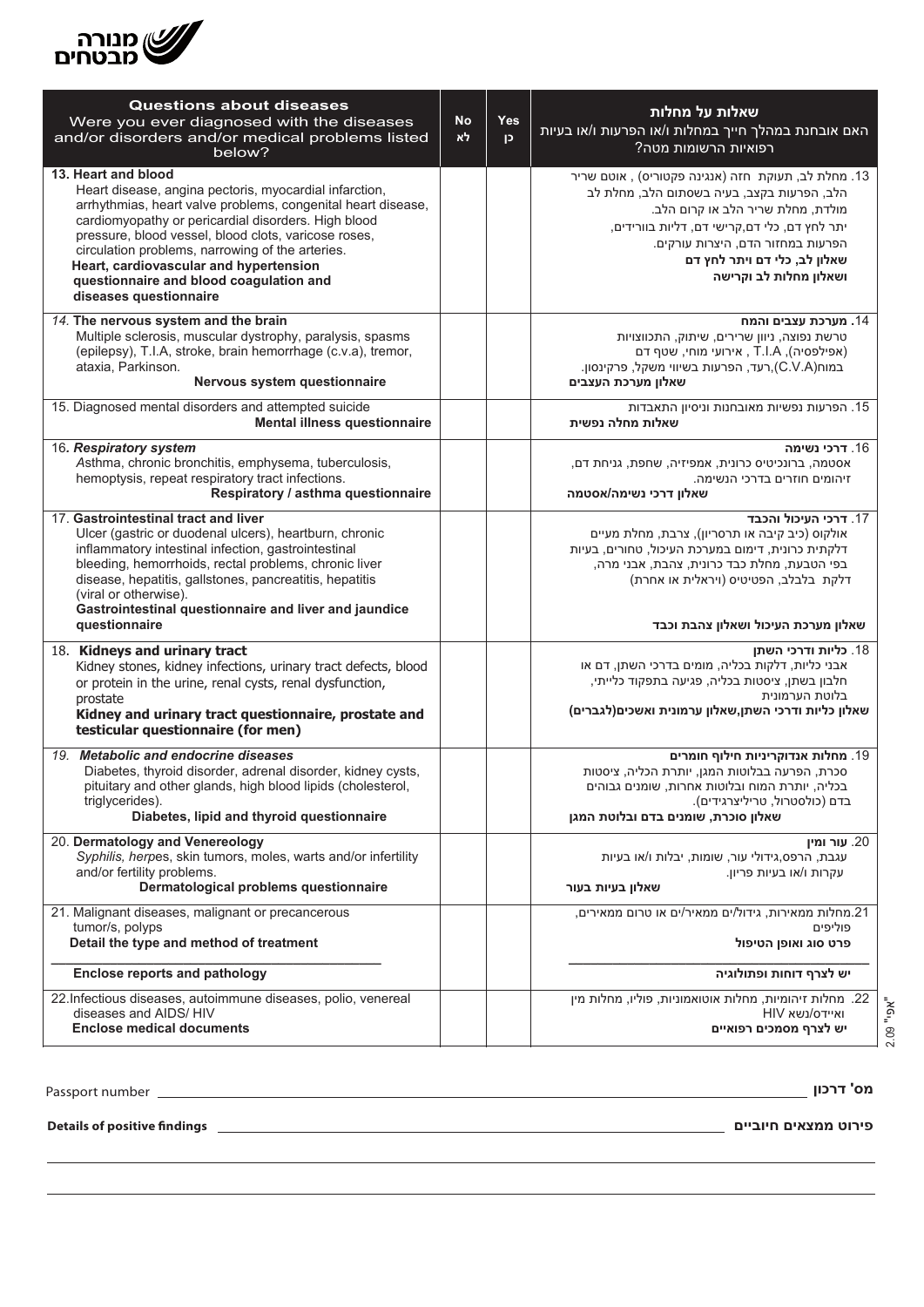

| 23. Joints and bones - arthritis, rheumatism (Galt), neck or back                                                                                                                                                                                                                                                                                                                                                      | 23 <b>.פרקים ועצמות</b> - דלקת פרקים (ארטריטיס), שגרון                                                                                                                                                                                                                                              |
|------------------------------------------------------------------------------------------------------------------------------------------------------------------------------------------------------------------------------------------------------------------------------------------------------------------------------------------------------------------------------------------------------------------------|-----------------------------------------------------------------------------------------------------------------------------------------------------------------------------------------------------------------------------------------------------------------------------------------------------|
| pain, herniated disc, dislocation of shoulder, knee, bone                                                                                                                                                                                                                                                                                                                                                              | (גאלט), כאבי גב או צוואר, פריצת דיסק, כתף, ברך,                                                                                                                                                                                                                                                     |
| disease.                                                                                                                                                                                                                                                                                                                                                                                                               | מחלת עצם.                                                                                                                                                                                                                                                                                           |
| Rheumatology diseases and connective tissue                                                                                                                                                                                                                                                                                                                                                                            | שאלון מחלות ראומטולוגיות ורקמת חיבור ושאלון גב ועמוד                                                                                                                                                                                                                                                |
| questionnaire and back and spine questionnaire                                                                                                                                                                                                                                                                                                                                                                         | שדרה                                                                                                                                                                                                                                                                                                |
| 24. Eyes - cataract, glaucoma, strabismus, blindness, retinal                                                                                                                                                                                                                                                                                                                                                          | .24. <b>עיניים</b> - קטרט, גלאוקומה, פזילה, עיוורון, מחלת רשתית,                                                                                                                                                                                                                                    |
| disease, cornea disease, visual disturbances, diopter number.                                                                                                                                                                                                                                                                                                                                                          | מחלת קרנית, הפרעות ראייה, מס' דיופטר.                                                                                                                                                                                                                                                               |
| Eye questionnaire                                                                                                                                                                                                                                                                                                                                                                                                      | שאלון עיניים                                                                                                                                                                                                                                                                                        |
| 25. Otolaryngology (nose/ear/throat) - ear recurrent or<br>throat infections, sinusitis, hearing disorders, sleep<br>apnea syndrome.<br>Otolaryngology (nose/ear/throat) questionnaire                                                                                                                                                                                                                                 | 25. <b>אף אוזן גרון</b> - דלקות גרון או אוזניים חוזרות, סינוסיטיס,<br>הפרעות בשמיעה, תסמונת דום נשימה בשינה.<br>שאלון אף/אוזן/גרון                                                                                                                                                                  |
| 26. Hernia (hernia break) - of the abdominal wall, groin,                                                                                                                                                                                                                                                                                                                                                              | 26. <b>בקע (הרניה שבר) -</b> של דופן הבטן, במפשעה, בצלקות                                                                                                                                                                                                                                           |
| surgical scars, navel and solar plexus.                                                                                                                                                                                                                                                                                                                                                                                | ניתוחים, בטבור ובסרעפת.                                                                                                                                                                                                                                                                             |
| Medical documents must be enclosed                                                                                                                                                                                                                                                                                                                                                                                     | יש לצרף מסמכים רפואיים                                                                                                                                                                                                                                                                              |
| 27. For women only: Do you suffer or have you suffered<br>from any women's illnesses: irregular menstruation,<br>fertility problems, bleeding and breast cysts, problems<br>in the uterus and ovaries, irregular findings in a<br>gynecological exam (such as PAP)?<br>Are you pregnant? What is the number of fetuses?<br>Have you suffered from any problems in previous pregnancies or<br>in the current pregnancy? | 27. <b>לנשים בלבד:</b> האם את סובלת או סבלת ממחלות נשים:<br>אי סדירות בווסת, בעיות פוריות,דימומים וגושים<br>בשדיים, בעיות ברחם ובשחלות, ממצאים לא תקינים<br>בבדיקה גניקולוגית (כגון PAP)<br>האם את בהריון? מה מספר העוברים?<br>האם סבלת מבעיות בהריונות או בהריון הנוכחי?<br>האם ילדת בניתוח קיסרי? |
| Have you given birth by a Caesarean Section?<br>Women's questionnaire                                                                                                                                                                                                                                                                                                                                                  | שאלון נשים                                                                                                                                                                                                                                                                                          |

"אפי" 2.09

1

7

**מס' דרכון\_\_\_\_\_\_\_\_\_\_\_\_\_\_\_\_\_\_\_\_\_\_\_\_.no Passport** number Passport **מס' דרכון**

**Details of positive findings** \_

**\_\_\_\_\_\_\_\_\_\_\_\_\_\_\_\_\_\_\_\_\_\_\_\_\_\_\_\_\_\_\_\_\_\_\_\_\_\_\_\_\_\_\_\_\_\_\_\_\_\_\_\_\_\_\_\_\_\_\_\_\_\_\_\_\_\_\_\_\_\_\_\_\_\_\_\_\_\_\_\_\_\_\_\_\_\_\_\_\_\_\_\_ פירוט ממצאים חיוביים**